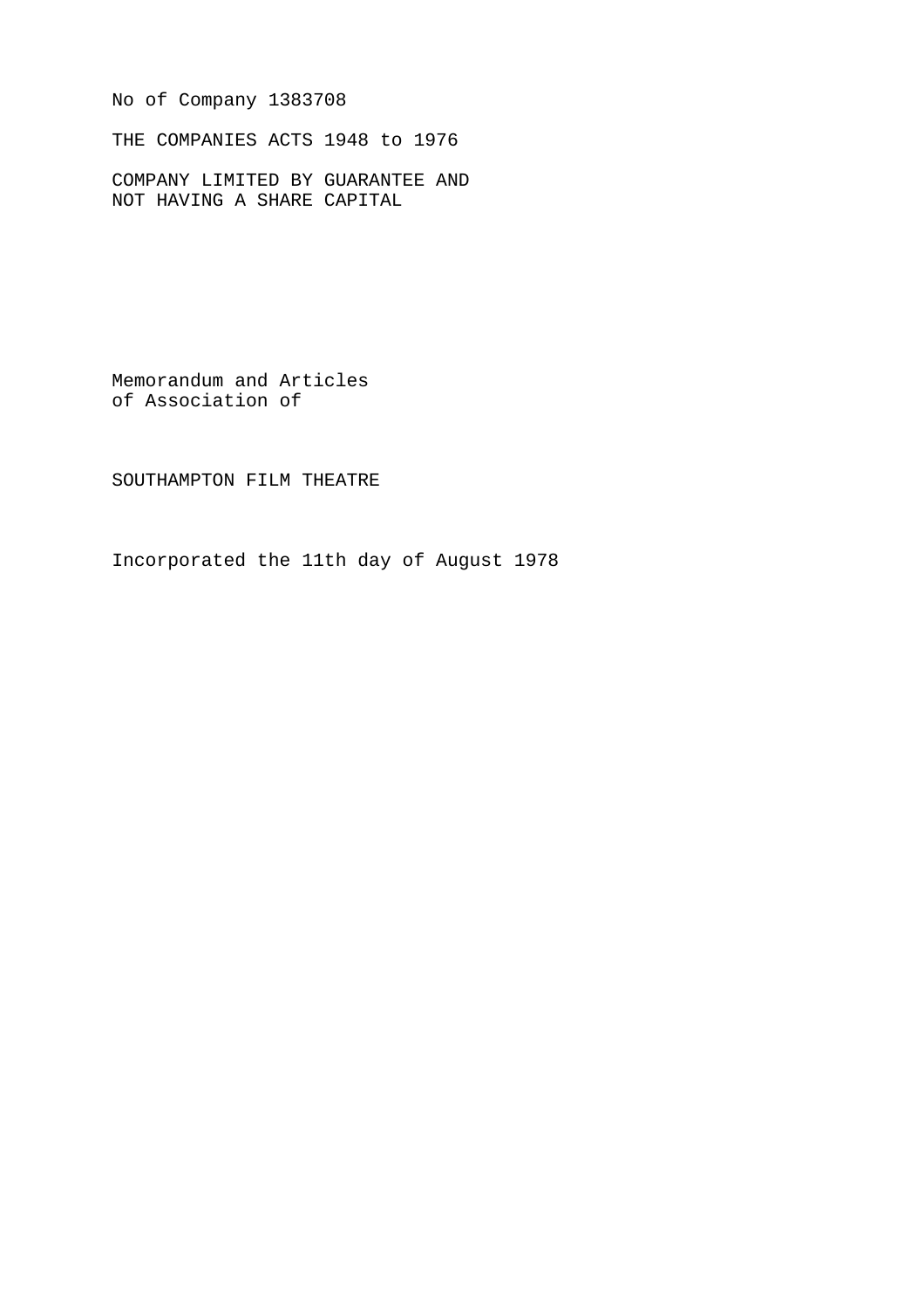Certificate of Incorporation

No. 1383708

\_\_\_\_\_\_\_\_\_\_\_\_\_\_\_\_

I hereby certify that

# SOUTHAMPTON FILM THEATRE

"THE WORD 'LIMITED' BEING OMITTED BY LICENCE OF THE SECRETARY OF STATE FOR TRADE".

is this day incorporated under the Companies Acts 1948 to 1976 and that the Company is Limited.

Given under my hand at Cardiff the 11th August, 1978.

P. WALKER

Assistant Registrar of Companies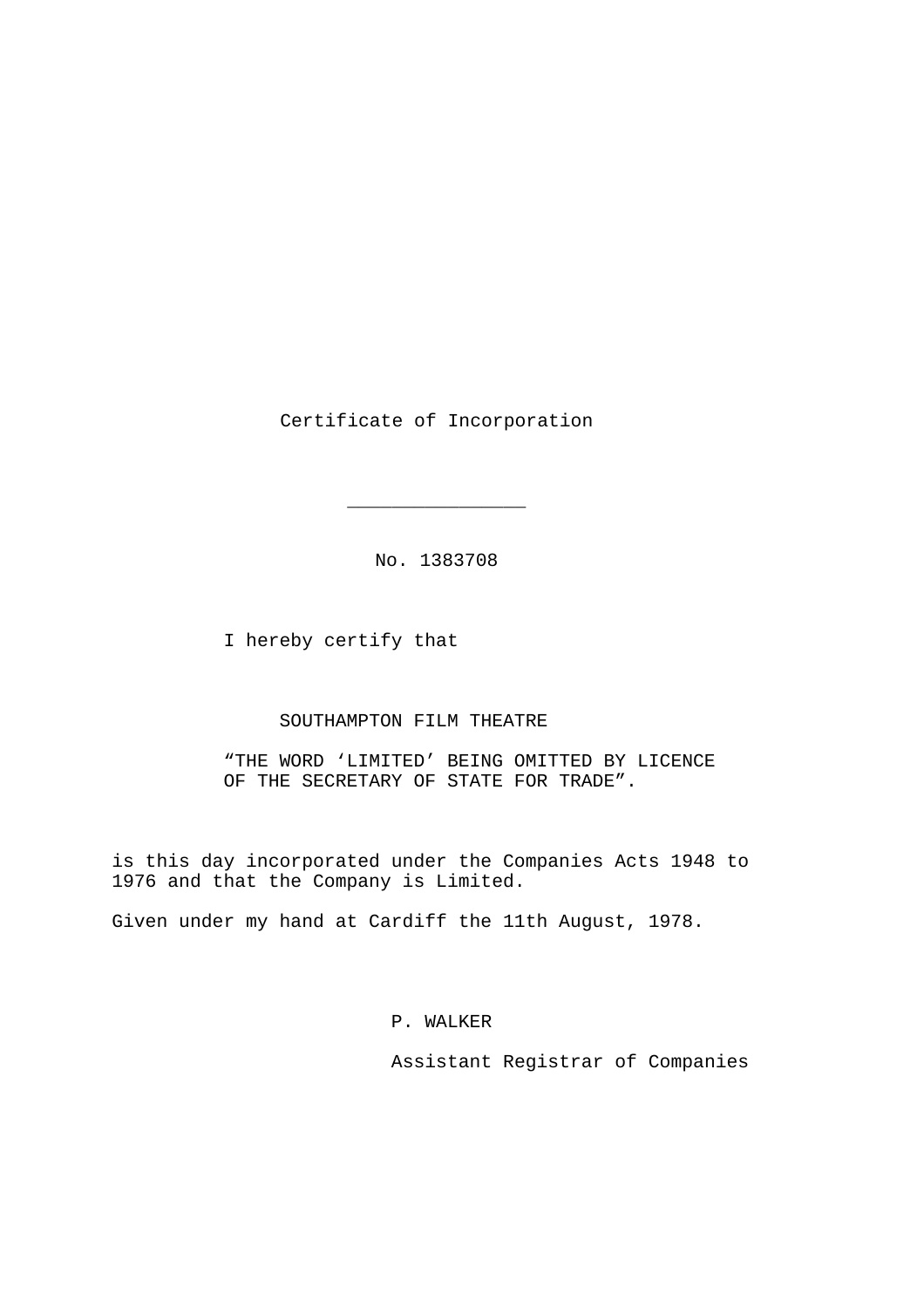THE COMPANIES ACTS 1948 to 1976

COMPANY LIMITED BY GUARANTEE AND NOT HAVING A SHARE CAPITAL

MEMORANDUM OF ASSOCIATION OF

SOUTHAMPTON FILM THEATRE

1. The name of the Company (hereinafter called "the Association") is "SOUTHAMPTON FILM THEATRE".

2. The registered office of the Association will be situate in England.

3. The Association is established to encourage the development of the art of the film and to promote its use as a record of contemporary life and manners with particular reference to the County of Hampshire and the City of Southampton (but without imposing and limitation on the area of its activities to foster the study and appreciation of it from these points of view and in furtherance of the foregoing objects:-

(A) To construct equip establish maintain or hire or procure the use of and carry on in such place or places as may be thought fit a cinema or cinemas with all rooms, conveniences and accommodation thought to be desirable.

(B) To arrange educational lectures, courses and instruction on film subjects

(C) To procure distribute and exhibit cinematographic film.

(D) To act as a means of liaison between the trade, producers and distributors and cultural and educational interests.

(E) To establish district or sectional branches and other associations for the promotion of all or any of the objects of the Association.

(F) To acquire by gift devise purchase lease hire or otherwise any real or personal property and any estate or interest therein and any rights of privileges necessary or convenient or capable of being used or applied for any of the purposes of the Association and to hold sell lease or dispose of or otherwise deal with all or any part of the same and to construct maintain and alter any building thereon in such manner as shall further the objects of the Association.

(G) To sell manage lease mortgage exchange dispose of or otherwise deal and turn to account all or any part of the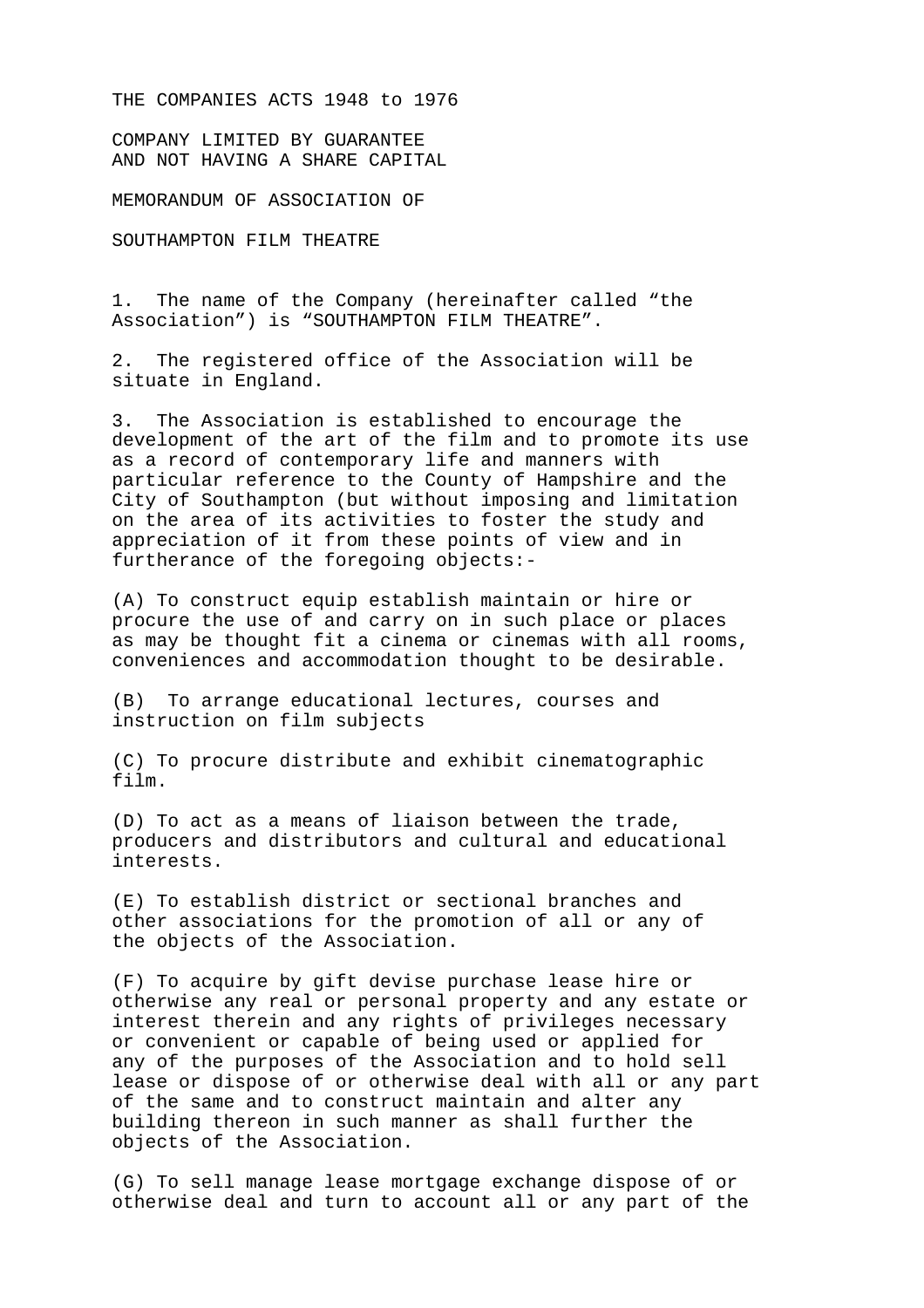property of the Association as many reasonably be considered necessary with a view to the promotion of its objects or any of them.

(H) To borrow and raise money in such manner as may be considered expedient and to issue debentures debenture stock and other securities and for the purpose of securing any debt or other obligation of the Association to mortgage or charge all or any part of the property of the Association so far as allowed by law.

(I) To take all such steps as may from time to time be reasonably necessary for the purpose of promoting the objects of the Association or procuring contributions by way of donations subscriptions devises bequests and in any other manner to the funds of the Association.

(J) To establish or encourage the formation of and to affiliate combine or co-operate with and aid any other charitable association society or corporation in all or any parts of the world having objects similar in general respects to those of the Association or being capable of being conducted so as directly or indirectly to benefit the Association or promote the objects which the Association is formed to promote but so that none of the funds of the Association shall be paid or applied to or for the benefit of any such other association society or corporation which does not prohibit the distribution of its income or property amongst its Members to an extent at least as great as is imposed on the Association under or by virtue of Clause 4 hereof.

(K) To sell, let mortgage, dispose of or turn to account all or any of the property or assets of the Association as may be thought expedient with a view to the promotion of its objects.

(L) To undertake and execute any charitable trusts which may lawfully be undertaken by the Association and may further its objects.

(M) To invest the moneys of the Association not immediately required for its purposes in or upon such investments, securities or property as may be thought fit, subject nevertheless to such conditions (if any) and such consents (if any) as may for the time being be imposed or required by law and subject also as herein provided.

(N) To subscribe or guarantee money for charitable purposes in any way connected with the purposes of the Association or calculated to further its objects.

(O) To do all such other things as are incidental or conducive to the attainment of the above objects or any of them.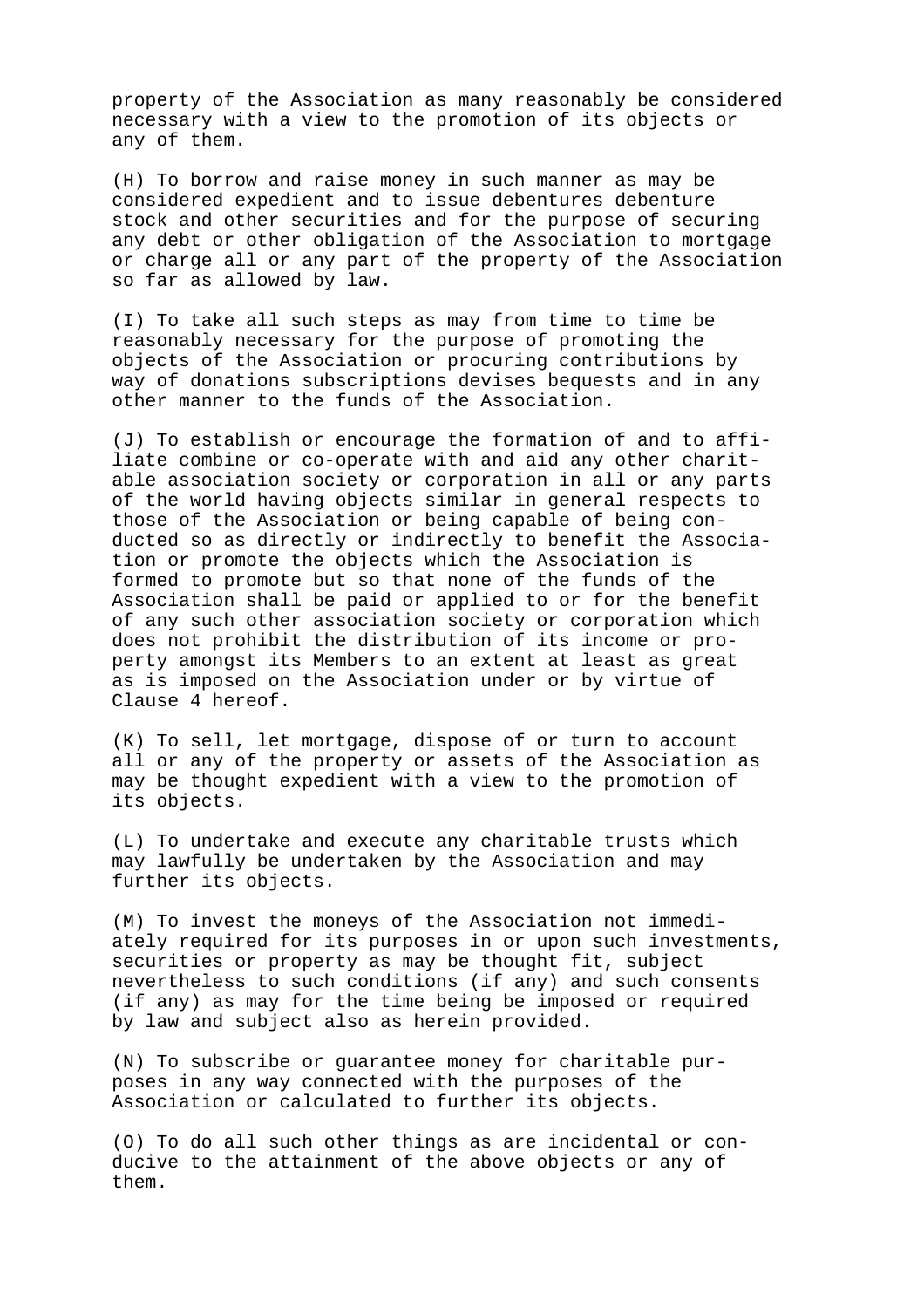Provided that:-

(i) It is hereby declared that the Association is established for charitable purposes only in the legal meaning of that phrase and its property and income shall be held and applied for those purposes only and that all the objects and powers of the Association set forth in this Memorandum shall be construed as limited by the foregoing terms of this proviso which shall be treated as overriding in effect and as governing all the provisions of this Memorandum, notwithstanding anything expressed or implied therein to the contrary.

(ii) In case the Association shall take or hold any property which may be subject toa ny trusts, the Association shall only deal with or invest the same in such manner as allowed by law, having regard to such trusts.

(iii) The Associations objects shall not extend to the regulation of relations between workers and employers or organisations of workers and organisations of employers.

(iv) In case the Association shall take or hold any property subject to the jurisdiction of the Charity Commissioners for England and Wales, the Association shall not sell, mortgage, charge or lease the same without such authority, approval or consent as may be required by law, and as regards any such property the Council of Management or Governing Body of the Association shall be chargeable for any such property that may come into their hands and shall be answerable and accountable for their own acts, receipts, neglects and defaults, and for the due administration of such property in the same manner and to the same extent as they would as such Council of Management or Governing Body have been if no incorporation had been effected, and the incorporation of the Association shall not diminish or impair any control or authority exercisable by the Chancery Division or the Charity Commissioners over such Council of Management or Governing Body, but they shall as regards any such property be subject jointly and separately to such control or authority as if the Association were not incorporated.

4. The income and property of the Association shall be applied solely towards the promotion of its objects as set forth in the Memorandum of Association and no portion thereof shall be paid or transferred, directly or indirectly, by way of dividend, bonus or otherwise howsoever by way of profit, to members of the Association and except pursuant to a resolution passed as an ordinary resolution at a general meeting of the Association no member of its Council of Management or Governing Body shall be appointed to any office of the Association paid by salary or fees or receive any remuneration of other benefit in money or money's worth from the Association.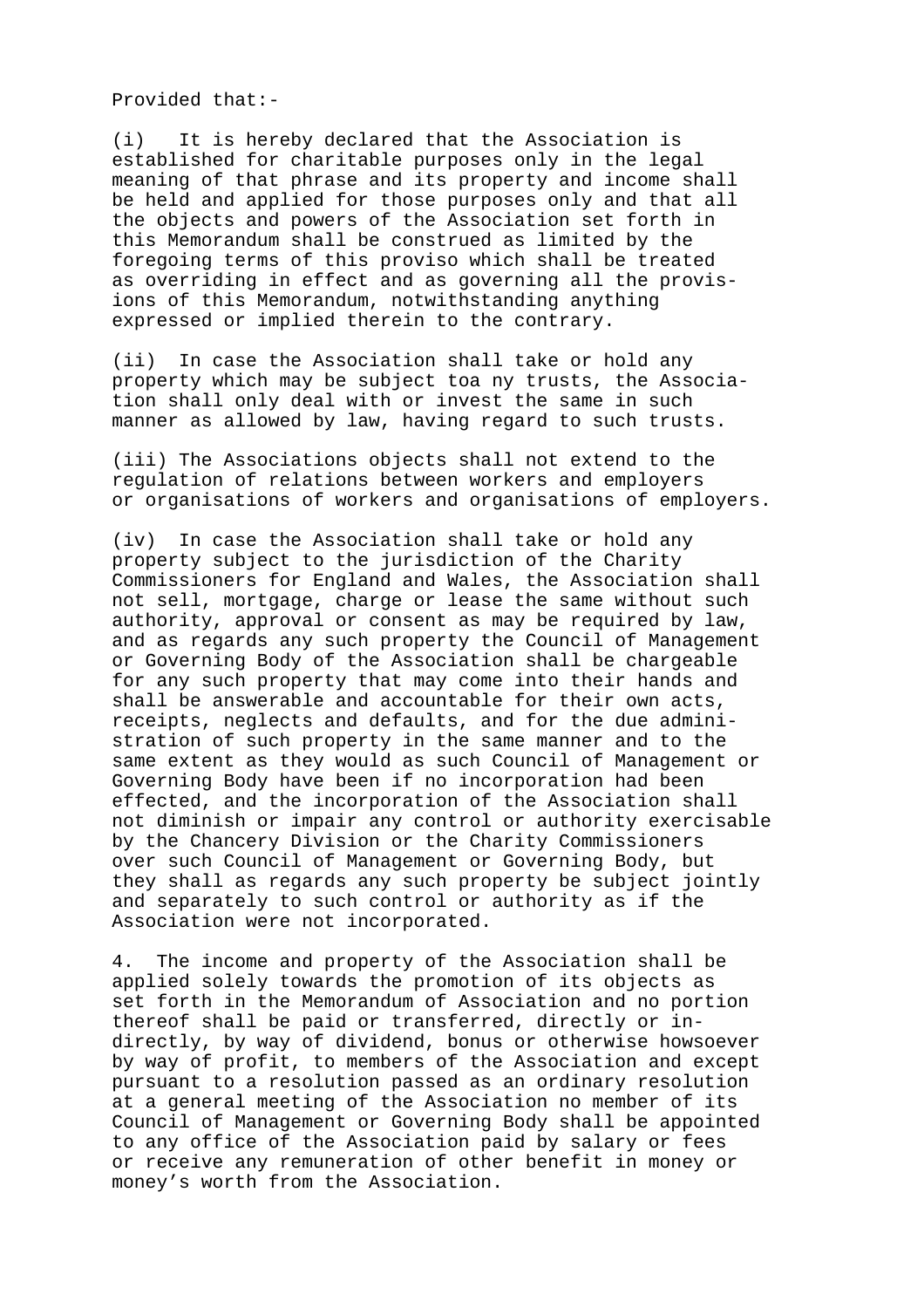Provided that:

(1) nothing herein shall prevent any payment in good faith by the Association:-

a. of reasonable and proper remuneration to any member, officer or servant of the Association not otherwise precluded under the terms of this clause from receiving such remuneration for any services rendered to the Association;

b. of interest on money lent by any member of the Association or of its Council of Management or Governing Body at a rate per annum not exceeding 2 per cent less than the minimum lending rate prescribed for the time being by the Bank of England, or 3 per cent whichever is the greater;

c. of reasonable and proper rent for premises demised or let by any member of the Association or of its Council of Management or Governing Body;

d. of fees, remuneration or other benefit in money or money's worth to a company of which a member of the Council of Management or Governing Body may be a member holding not more than 1/100th part of the capital of that Association; and

e. to any member of its Council of Management or Governing Body of out-of-pocket expenses.

(ii) notwithstanding the foregoing, nothing herein shall prevent any payment of salaries to the Chairman, Secretary, Membership Secretary, Treasurer or any other member, officer or servant of the Association acting as Projectionist: Provided that such officer, member or servant shall not vote at any meeting upon the appointment terms of service or salary, relating thereto and such appointment is approved at a General Meeting of the Association.

5. The liability of the members is limited.

6. Every member of the Association undertakes to contribute to the assets of the Association, in the event of the same being wound up while he is a member, or within one year after he ceases to be a member, for payment of the debts and liabilities of the Association contracted before he ceases to be a member, and of the costs, charges and expenses of winding up, and for the adjustment of the rights of the contributories among themselves, such amount as may be required not exceeding £1.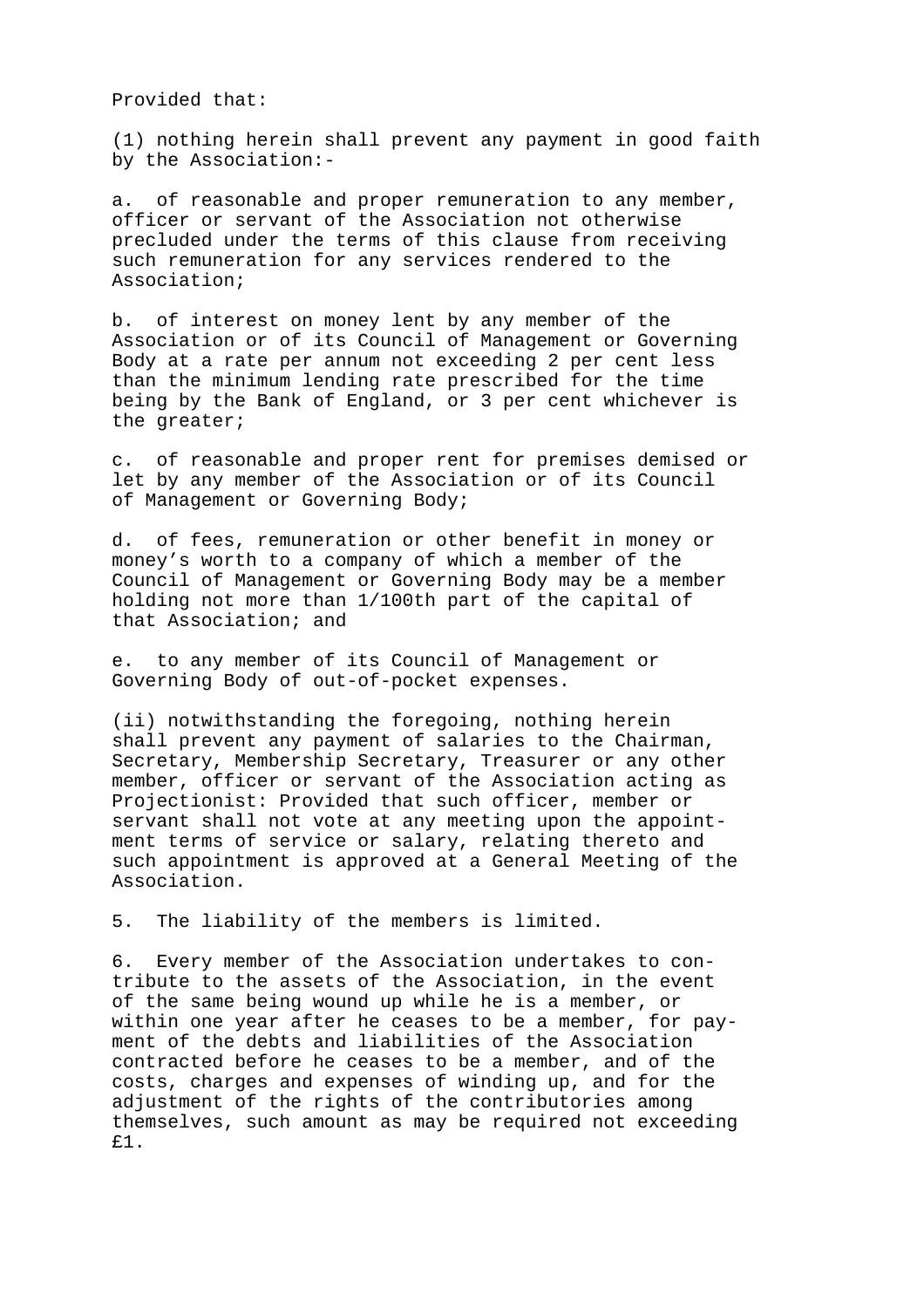7. If upon the winding up or dissolution of the Association there remains, after the satisfaction of all its debts and liabilities, any property whatsoever, the same shall not be paid to or distributed among the members of the Association, but shall be given or transferred to some other charitable institution or institutions having charitable objects similar to the objects of the Association, and which shall prohibit the distribution of its or their income and property among its or their members to an extent at least as great as is imposed on the Association under or by virtue of Clause 4 hereof, such institution or institutions to be determined by the members of the Association at or before the time of dissolution, and if and so far as effect cannot be given to such provision, then to some other charitable object.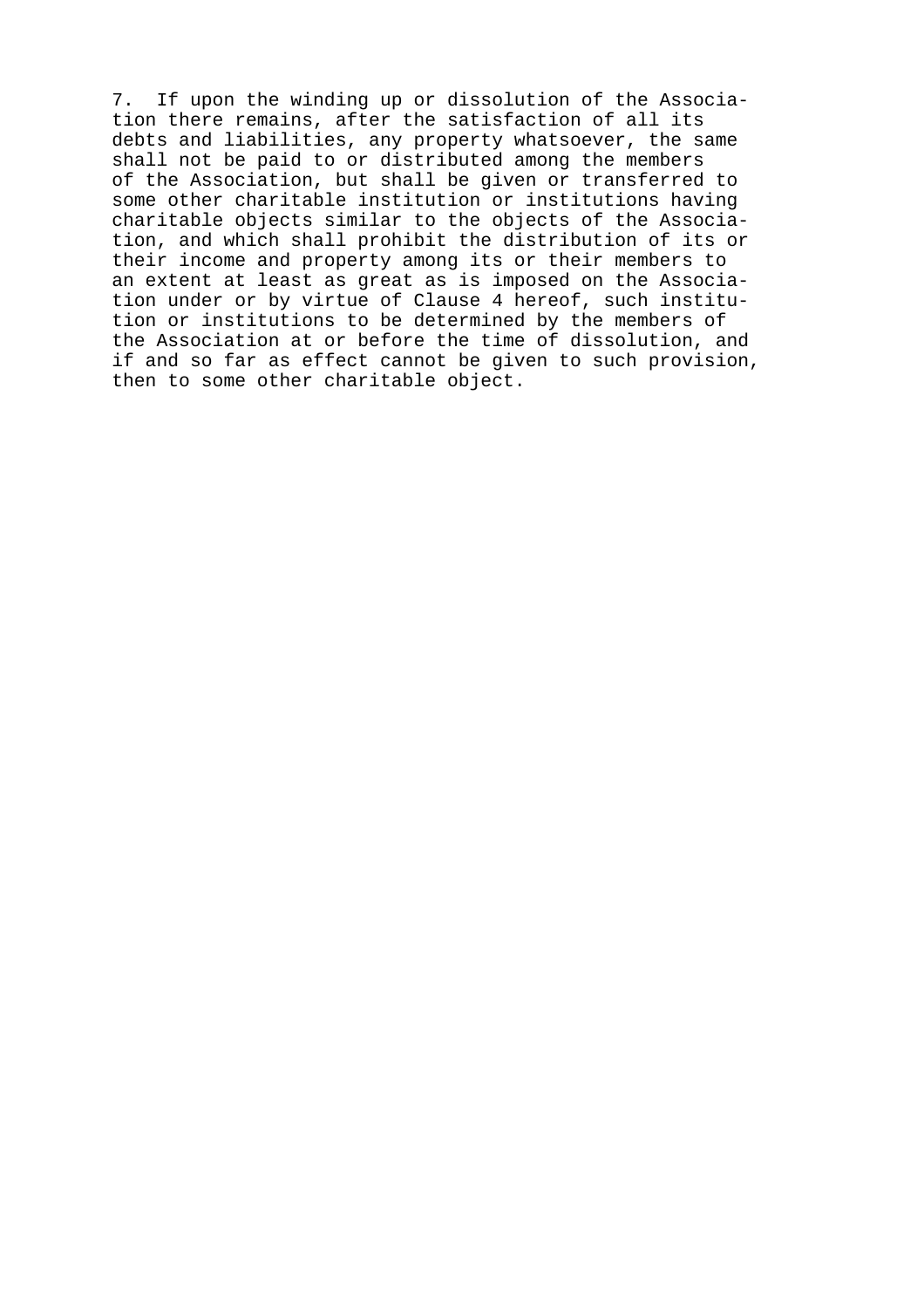WE, the several persons whose names and addresses are subscribed, are desirous of being formed into a Company in pursuance of this Memorandum of Association.

٦

 $\Gamma$ 

| NAMES, ADDRESSES AND DESCRIPTIONS OF SUBSCRIBERS |                                                                           |
|--------------------------------------------------|---------------------------------------------------------------------------|
| Kathleen E. Smith                                | [address omitted]<br>Southampton - Adult Education<br>Development Officer |
| Edmund Cox                                       | [address omitted]<br>Southampton.<br>Insurance Clerk                      |
| Thomas J, Quinn                                  | [address omitted]<br>Winchester.<br>Lecturer                              |
| Dennis A. Turner                                 | [address omitted]<br>Southampton.<br>Photographer                         |
| William Allchin                                  | [address omitted]<br>Winchester.<br>Writer                                |
| Josephine Bevan                                  | [address omitted]<br>Southampton.<br>Housewife                            |
| James Lynn                                       | [address omitted]<br>Southampton.<br>University Lecturer.                 |
|                                                  |                                                                           |

Dated this 5th day of June, 1978.

Witness to the above Signatures:- Robert George Cooper [address omitted] Fareham. Local Government Officer.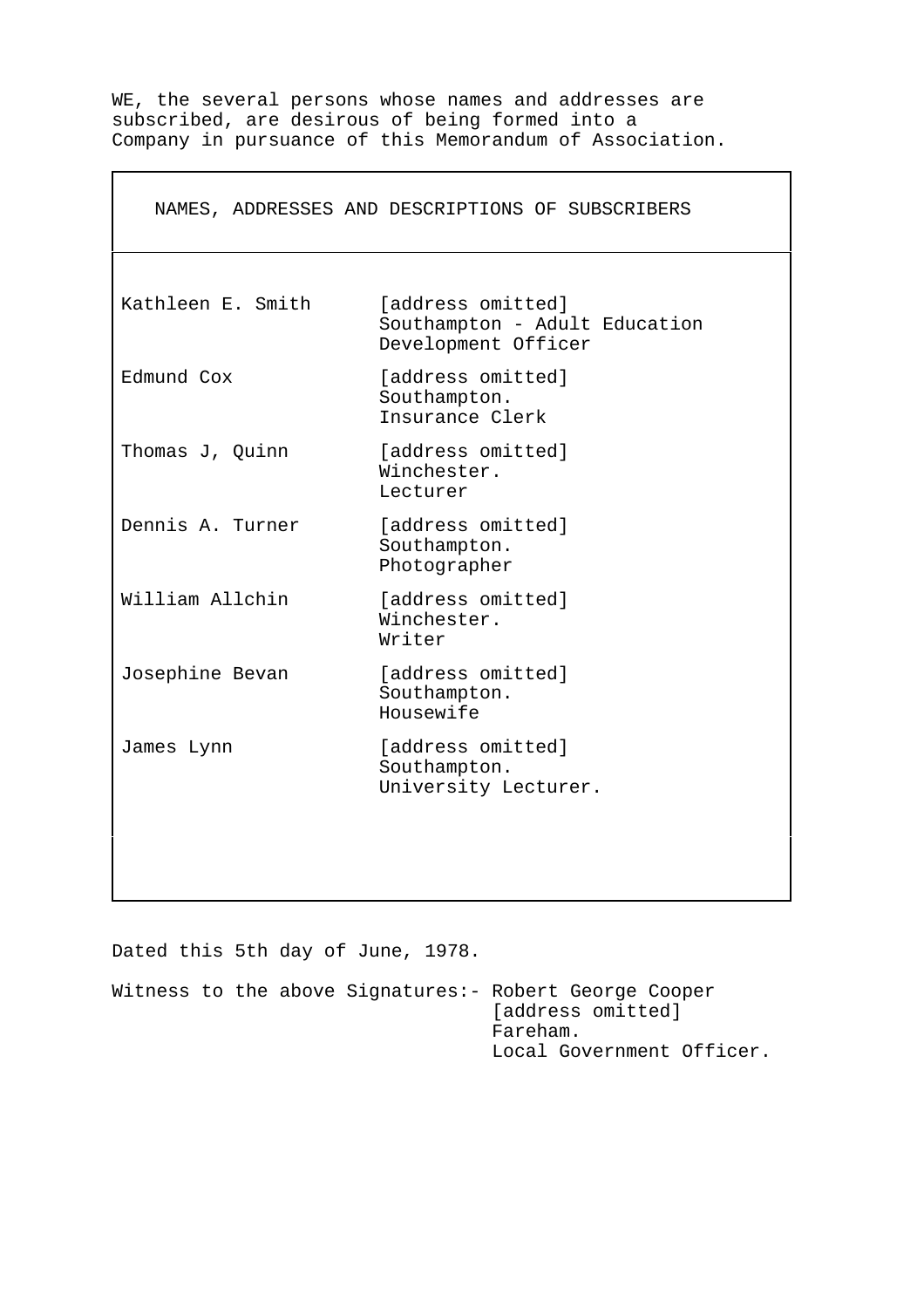THE COMPANIES ACTS 1948 to 1976

COMPANY LIMITED BY GUARANTEE AND NOT HAVING A SHARE CAPITAL

ARTICLES OF ASSOCIATION OF

SOUTHAMPTON FILM THEATRE

#### GENERAL

1. In these presents the words standing in the first column of the Table next hereinafter contained shall bear the meaning set opposite to them respectively in the second column thereof, if not inconsistent with the subject or context:-

| <b>WORDS</b>       | MEANINGS                                                                                                                                                 |
|--------------------|----------------------------------------------------------------------------------------------------------------------------------------------------------|
| The Act            | The Companies Act, 1948.                                                                                                                                 |
| These presents     | These Articles of Association, and<br>the regulations of the Association<br>from time to time in force.                                                  |
| The Association    | The above-named Company.                                                                                                                                 |
| The Council        | The Council of Management for the<br>the time being of the Association.                                                                                  |
| The Office         | The registered office of the<br>Association.                                                                                                             |
| The Seal           | The common seal of the Association.                                                                                                                      |
| The United Kingdom | Great Britain and Northern Ireland.                                                                                                                      |
| Month              | Calendar month.                                                                                                                                          |
| In writing         | Written, printed and lithographed,<br>or partly one and partly another,<br>and other modes of representing<br>or reproducing words in a visible<br>form. |

And words importing the singular number only shall include the plural number, and vice versa.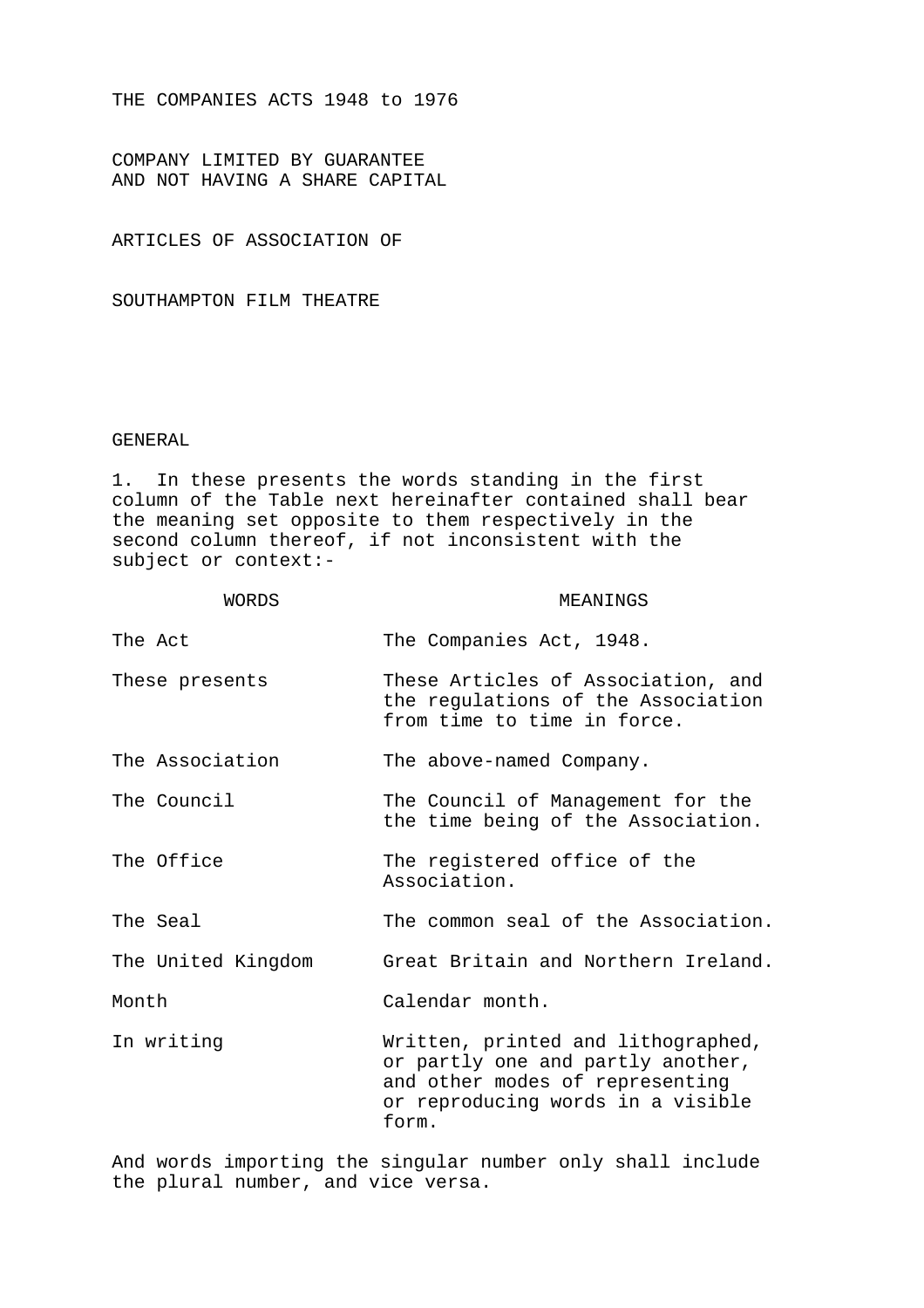Words importing the masculine gender only shall include the feminine gender and

Words importing persons shall include corporations.

Subject as aforesaid, any words or expressions defined in the Act or any statutory modification thereof in force at the date on which these presents become binding on the Association shall, if not inconsistent with the subject or context, bear the same meanings in these presents.

2. The number of members with which the Association proposes to be registered is twenty two, but the Council may from time to time register an increase of members provided always that the number shall never exceed seven hundred.

3. The provisions of section 110 of the Act shall be observed by the Association, and every member of the Association shall either sign a written consent to become a member or sign the register of members on becoming a member.

4. The Association is established for the purposes expressed in the Memorandum of Association.

5. (a) The members of the Association shall be the subscribers to the Memorandum of Association and such other persons as the Council shall admit to membership in accordance with such regulations as to admission to and termination of membership as shall from time to time be prescribed by the Council.

(b) The Council shall in addition be entitled to permit such other persons as it thinks fit to enjoy the facilities of the Association upon such terms and conditions as it considers appropriate without requiring them to become Members of the Association and such persons shall be described as Associates and their names shall be entered in a register of Associates to be maintained by the Association.

## GENERAL MEETINGS

6. The Association shall hold a General Meeting in every calendar year as its Annual General Meeting at such time and place as may be determined by the Council, and shall specify the meeting as such in the notices calling it, provided that every Annual General Meeting except the first shall be held not more than fifteen months after the holding of the last preceding Annual General Meeting, and that so long as the Association holds its first Annual General Meeting within eighteen months after its incorporation it need not hold it in the year of its incorporation or in the following year.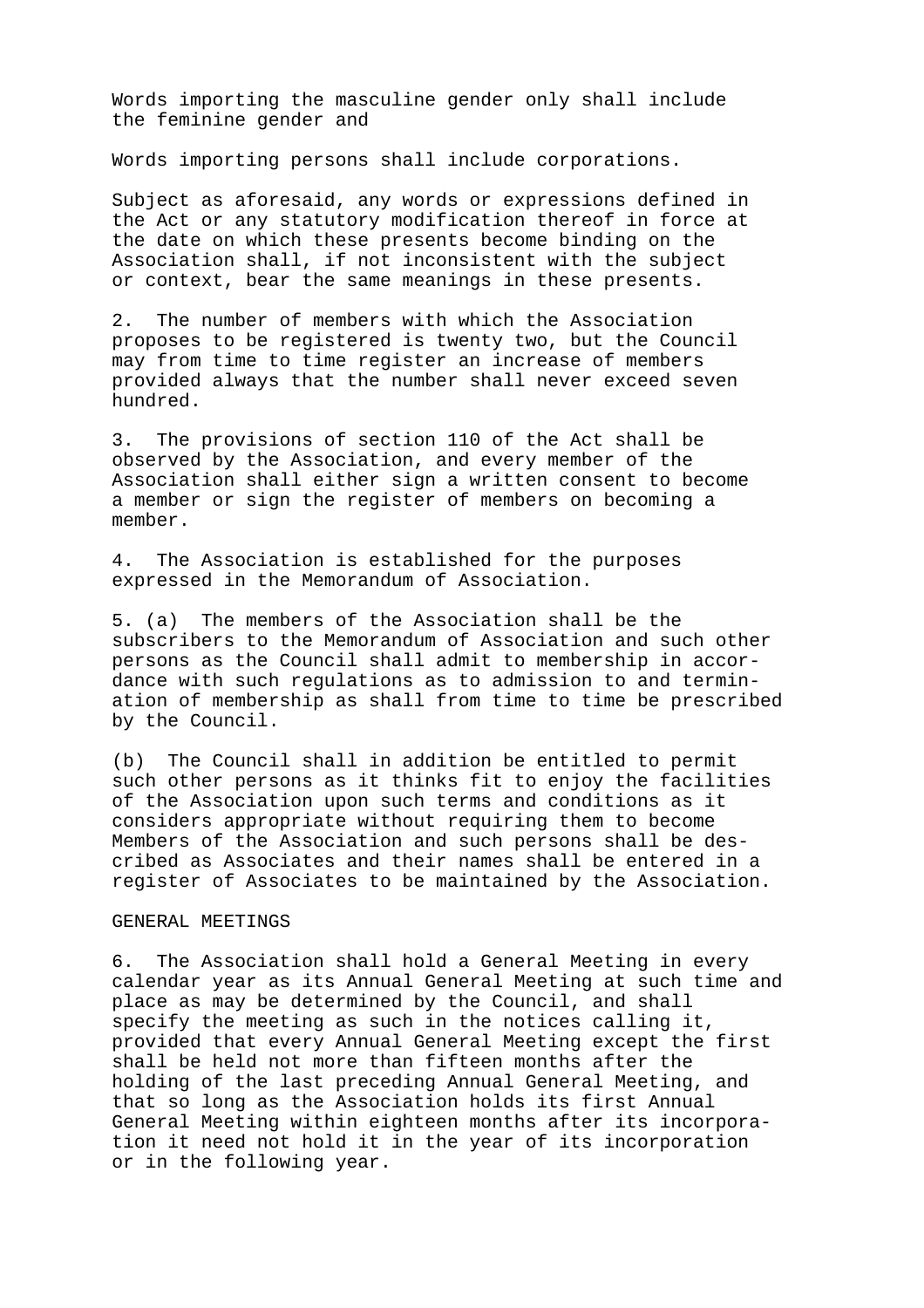7. All General Meetings, other than Annual General Meetings, shall be called Extraordinary General Meetings.

8. The Council may whenever they think fit convene an Extraordinary General Meeting, and Extraordinary General Meetings shall also be convened on such requisition, or in default may be convened by such requisitionists, as provided by Section 132 of the Act.

9. Twenty-one days' notice in writing at the least of every Annual General Meeting and of every meeting convened to pass a Special Resolution, and fourteen days' notice in writing at the least of every other General Meeting (exclusive in every case both of the day on which it is served or deemed to be served and of the day for which it is given), specifying the place, the day and the hour of meeting, and in the case of special business the general nature of that business, shall be given in manner hereinafter mentioned to such persons (including the Auditors) as are under these presents or under the Act entitled to receive such notices from the Association; but with the consent of all the members having the right to attend and vote thereat, or of such proportion of them as is prescribed by the Act in the case of meetings other than Annual General Meetings, a meeting may be convened by such notice as those members may think fit.

10. The accidental omission to give notice of a meeting to, or the non-receipt of such notice by, any person entitled to receive notice thereof shall not invalidate any resolution passed, or proceeding had, at any meeting.

## PROCEEDINGS AT GENERAL MEETINGS

11. All business shall be deemed special that is transacted at an Extraordinary General Meeting, and all that is transacted at an Annual General Meeting shall also be deemed special, with the exception of the consideration of the income and expenditure account and balance sheet, and the reports of the Council and of the Auditors, the election of members of the Council in the place of those retiring, and the appointment of, and the fixing of the remuneration of, the Auditors.

12. No business shall be transacted at any General Meeting unless a quorum is present when the meeting proceeds to business. Save as herein otherwise provided seven members personally present shall be a quorum.

13. If within half an hour from the time appointed for the holding of a General Meeting a quorum is not present, the meeting, if convened on the requisition of members, shall be dissolved. In any other case it shall stand adjourned to the same day in the next week, at the same time and place,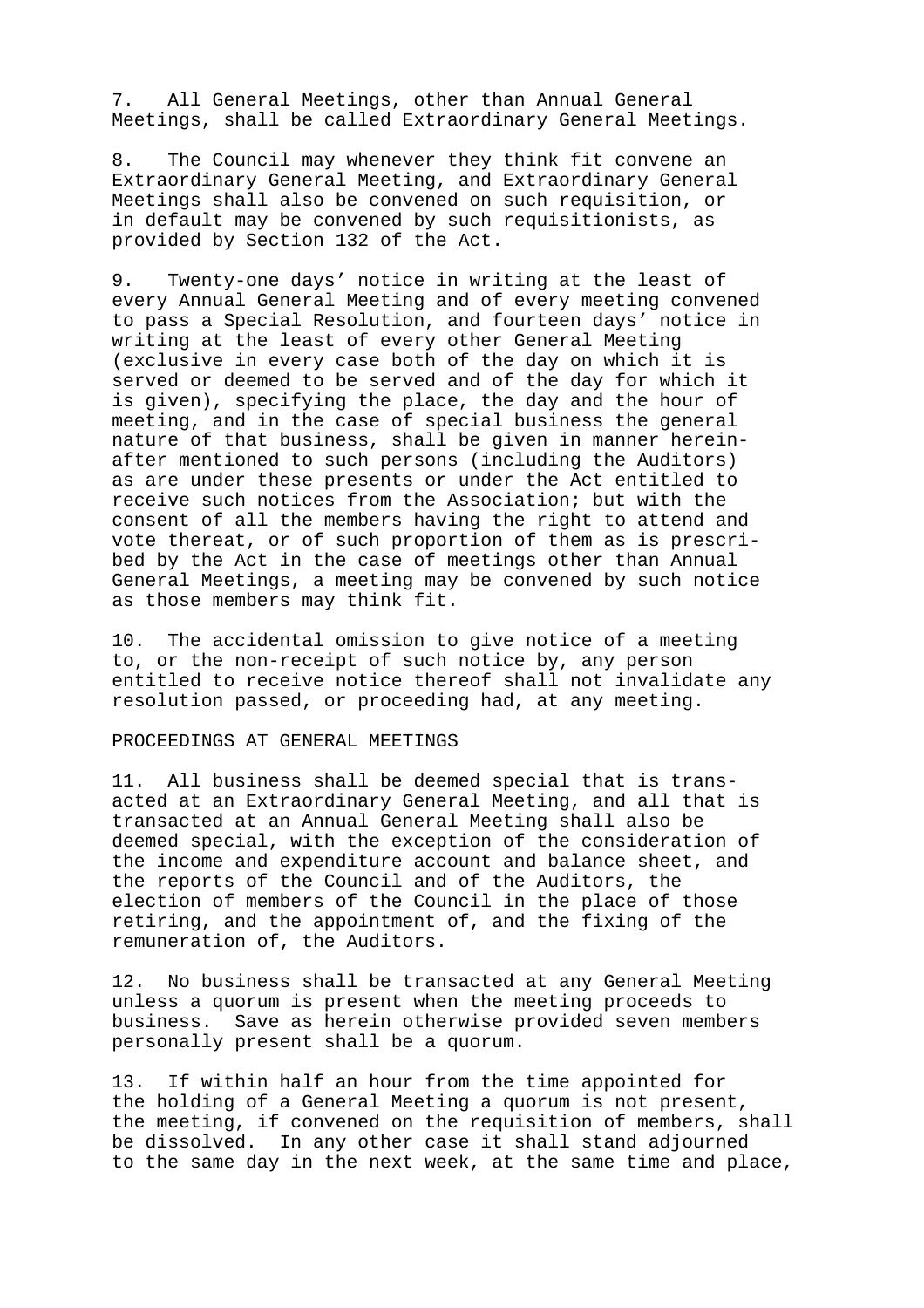or at such other place as the Council may determine, and if at such adjourned meeting a quorum is not present within half an hour from the time appointed for holding the meeting the members present shall be a quorum.

14. The Chairman (if any) of the Council shall preside as Chairman at every General Meeting, but if there be no such Chairman, or if at any meeting he shall not be present within fifteen minutes after the time appointed for holding the same, or shall be unwilling to preside, the members present shall choose some member of the Council, or if no such member be present, or if all the members of the Council present decline to take the chair, they shall choose some member of the Association who shall be present to preside.

15. The Chairman may, with the consent of any meeting at which a quorum is present (and shall if so directed by the meeting) adjourn the meeting from time to time, and from place to place, but no business shall be transacted at any adjourned meeting other than business which might have been transacted at the meeting from which the adjournment took place. Whenever a meeting is adjourned for thirty days or more, notice of the adjourned meeting shall be given in the same manner as of an original meeting. Save as aforesaid, the members shall not be entitled to any notice of an adjournment, or of the business to be transacted at an adjourned meeting.

16. At any General Meeting a resolution put to the vote of the meeting shall be decided on a show of hands, unless a poll is, before or upon the declaration of the result of the show of hands, demanded by the Chairman or by at least three members present in person or by proxy, or by a member or members present in person or by proxy and representing one-tenth of the total voting rights of all the members having the right to vote at the meeting, and unless a poll be so demanded a declaration by the Chairman of the meeting that a resolution has been carried, or carried unanimously or by a particular majority, or lost, or not carried by a particular majority, and an entry to that effect in the minute book of the Association shall be conclusive evidence of the fact without proof of the number or proportion of the votes recorded in favour of or against that resolution. The demand for a poll may be withdrawn.

17. Subject to the provisions of Article 18 if a poll be demanded in manner aforesaid, it shall be taken at such time and place, and in such manner, as the Chairman of the meeting shall direct, and the result of the poll shall be deemed to be the resolution of the meeting at which the poll was demanded.

18. No poll shall be demanded on the election of a Chairman of a meeting, or on any question of adjournment.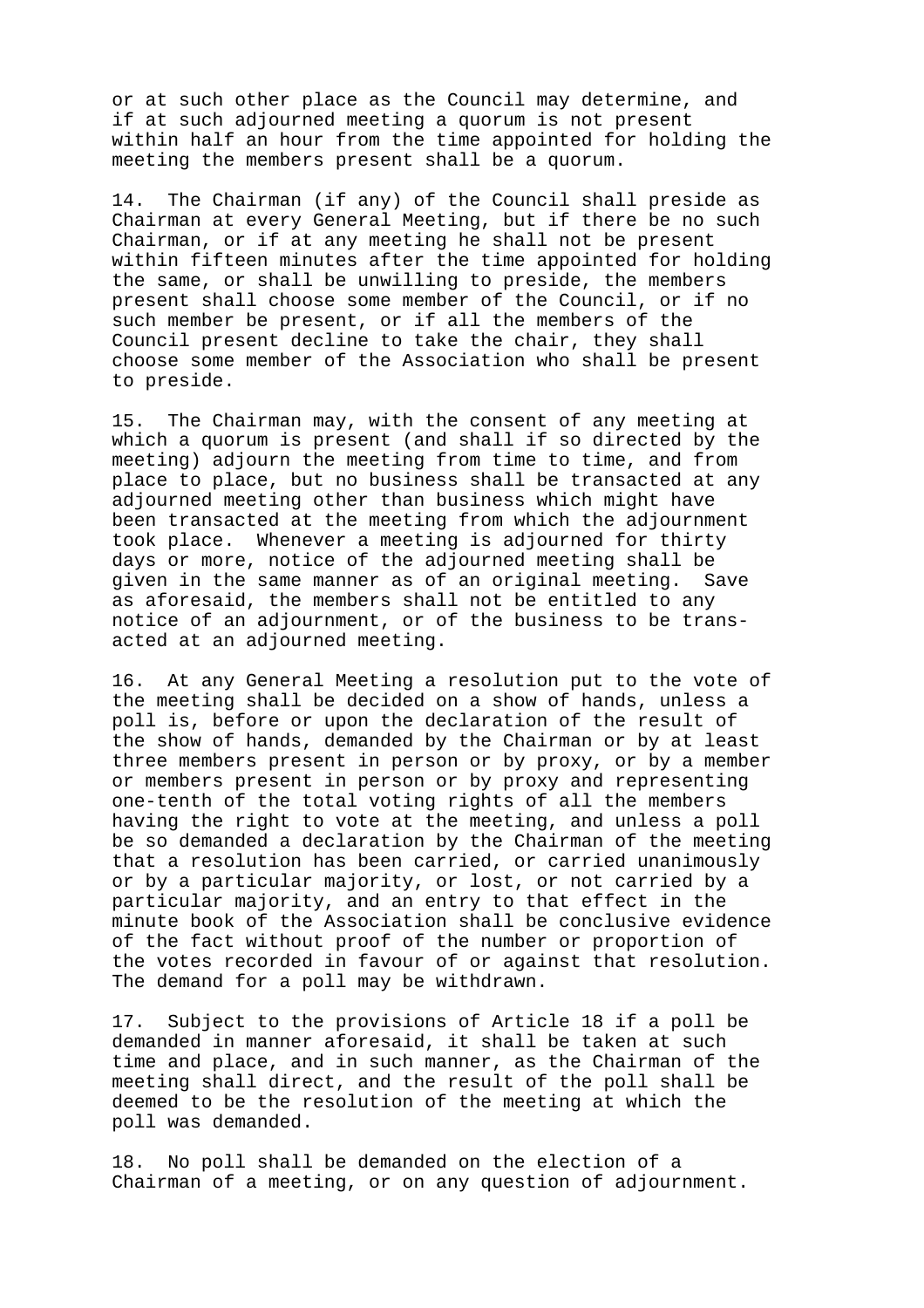19. In the case of an equality of votes, whether on a show of hands or on a poll, the Chairman of the meeting shall be entitled to a second or casting vote.

20. The demand of a poll shall not prevent the continuance of a meeting for the transaction of any business other than the question on which a poll has been demanded.

## VOTES OF MEMBERS

21. Subject as hereinafter provided, every member shall have one vote.

22. Save as herein expressly provided, no member other than a member duly registered, who shall have paid every subscription and other sum (if any) which shall be due and payable to the Association in respect of his membership, shall be entitled to vote on any question either personally or by proxy, or as a proxy for another member, at any General Meeting.

23. Votes may be given on a poll either personally or by proxy. On a show of hands a member present only by proxy shall have no vote, but a proxy for a corporation may vote on a show of hands. A corporation may vote by its duly authorised representative appointed as provided by section 139 of the Act. A proxy need not be a member.

24. The instrument appointing a proxy shall be in writing under the hand of the appointor or his attorney duly authorised in writing, or if such appointor is a corporation under its common seal, if any, and, if none, then under the hand of some officer duly authorised in that behalf.

25. The instrument appointing a proxy and the power of attorney or other authority (if any) under which it is signed or a notarially certified or office copy thereof shall be deposited at the office not less than forty-eight hours before the time appointed for holding the meeting or adjourned meeting at which the person named in the instrument proposes to vote, or in the case of a poll not less than twenty-four hours before the time appointed for the taking of the poll, and in default the instrument of proxy shall not be treated as valid. No instrument appointing a proxy shall be valid after the expiration of twelve months from the date of its execution.

26. A vote given in accordance with the terms of an instrument of proxy shall be valid notwithstanding the previous death or insanity of the principal or revocation of the proxy or of the authority under which the proxy was executed, provided that no intimation in writing of the death, insanity or revocation as aforesaid shall have been received at the office before the commencement of the meeting or adjourned meeting at which the proxy is used.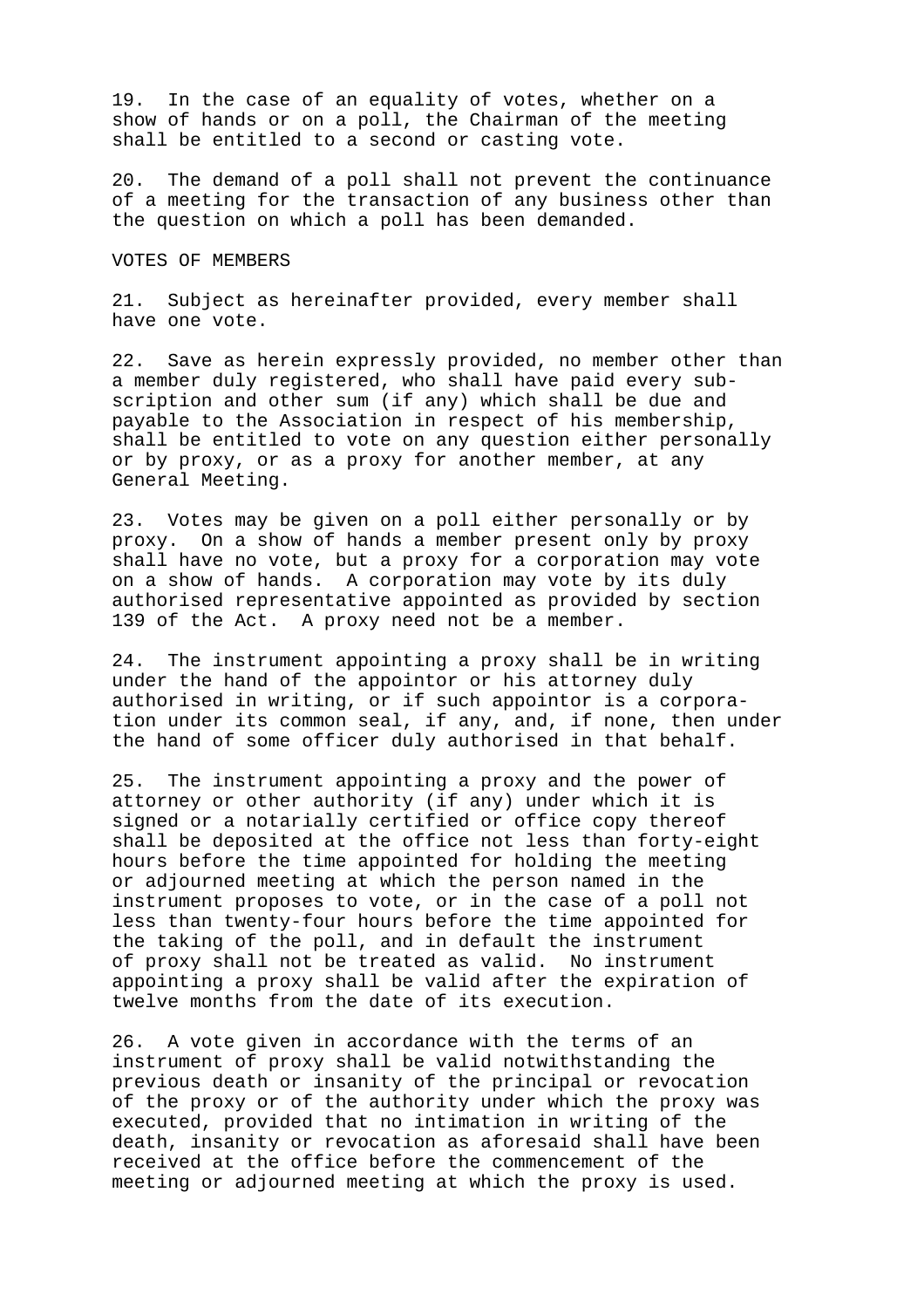27. Any instrument appointing a proxy shall be in the following form or as near thereto as circumstances will admit:-

 $''$   $\mathbb{I}$   $''$  $"I,$ "of , "a member of , "hereby appoint "of , "and failing him, "of , "to vote for me and on my behalf at the /Annual or "Extraordinary, or Adjourned, as the case may be/ General "Meeting of the Association to be held on the day "of , and at every adjournment thereof.

"As witness my hand this day of 19 ."

The instrument appointing a proxy shall be deemed to confer authority to demand or join in demanding a poll.

### COUNCIL OF MANAGEMENT

28. Until otherwise determined by a General Meeting, the number of the members of the Council shall not be less than three nor more than thirty.

29. The first members of the Council shall be the subscribers to the Memorandum of Association.

30. The Council may from time to time and at any time appoint any member of the Association as a member of the Council, either to fill a casual vacancy or by way of addition to the Council provided that the prescribed maximum be not thereby exceeded. Any member so appointed shall retain his office only until the next Annual General Meeting, but he shall then be eligible for re-election.

31. No person who is not a member of the Association shall in any circumstances be eligible to hold office as a member of the Council.

POWERS OF THE COUNCIL

32. The business of the Association shall be managed by the Council who may pay all such expenses of, and preliminary and incidental to the promotion, formation, establishment and registration of the Association as they think fit, and may exercise all such powers of the Association and do on behalf of the Association all such acts as may be exercised and done by the Association and as are not by statute or by these presents required to be exercised or done by the Association in General Meeting, subject nevertheless to any regulations of these presents, to the provisions of the statutes for the time being in force and affecting the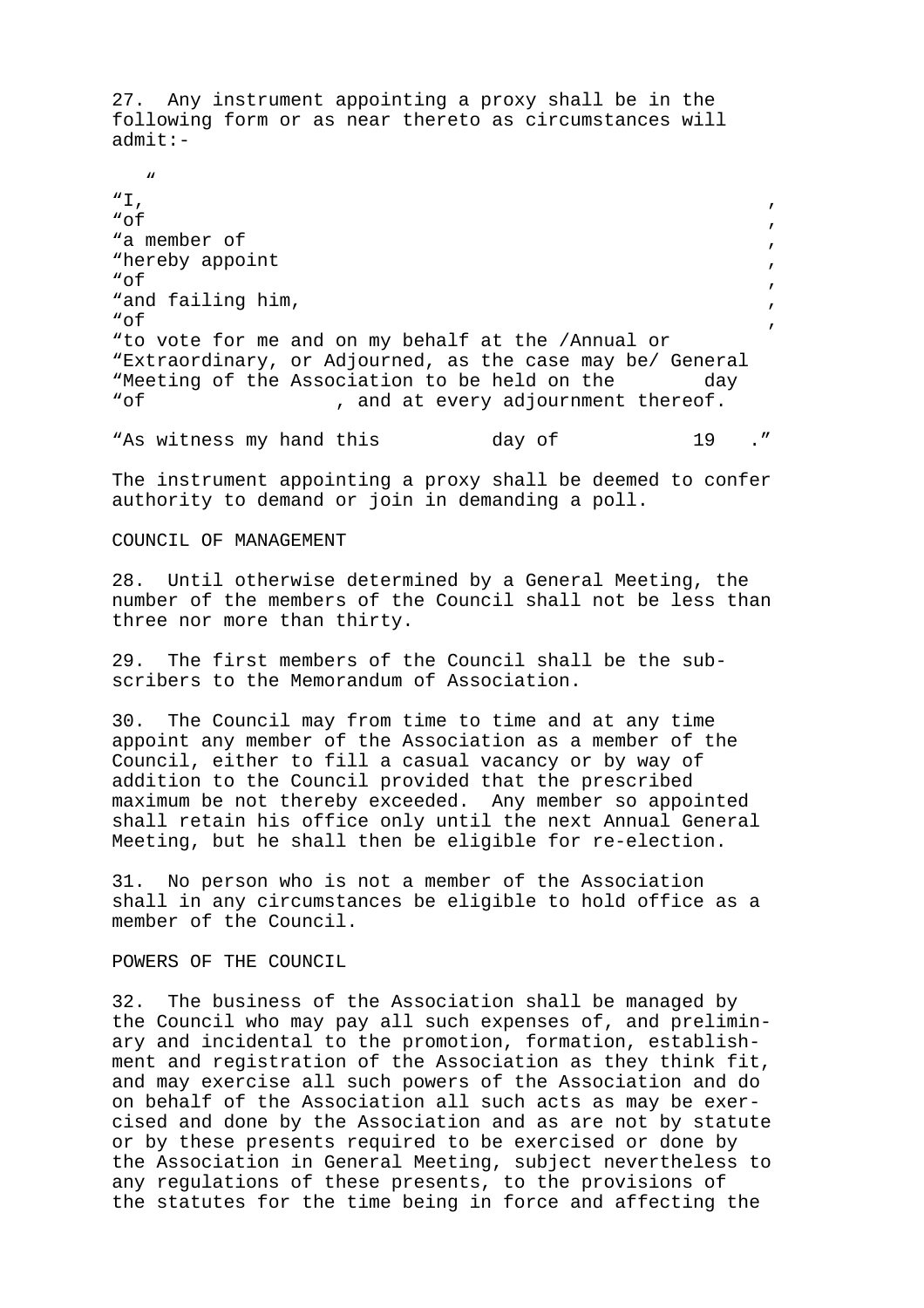Association, and to such regulations, being not inconsistent with the aforesaid regulations or provisions, as may be prescribed by the Association in General Meeting but no regulation made by the Association in General Meeting shall invalidate any prior act of the Council which would have been valid if such regulation had not been made.

33. The members for the time being of the Council may act notwithstanding any vacancy in their body; provided always that in case the members of the Council shall at any time be or be reduced in number to less than the minimum number prescribed by or in accordance with these presents, it shall be lawful for them to act as the Council for the purpose of admitting persons to membership of the Association, filling up vacancies in their body, or of summoning a General Meeting but not for any other purpose.

## SECRETARY

34. Subject to section 21(5) for the Companies Act 1976, the Secretary shall be appointed by the Council for such time, at such remuneration and upon such conditions consistent with the provisions of Clause 4 of the Memorandum of Association as they may think fit, and any Secretary so appointed may be removed by them. The provisions of sections 177 and 179 of the Act shall apply and be observed. The Council may from time to time by resolution appoint an assistant or deputy Secretary, and any person so appointed may act in place of the Secretary if there be no Secretary or no Secretary capable of acting.

#### THE SEAL

35. The seal of the Association shall not be affixed to any instrument except by the authority of a resolution of the Council, and in the presence of at least two members of the Council and of the Secretary, and the said members and Secretary shall sign every instrument to which the seal shall be so affixed in their presence, and in favour of any purchaser or person bona fide dealing with the Association such signatures shall be conclusive evidence of the fact that the seal has been properly affixed.

DISQUALIFICATION OF MEMBERS OF THE COUNCIL

36. The office of a member of the Council shall be vacated:-

(A) If a receiving order is made against him or he makes any arrangement or composition with his creditors.

(B) If he becomes of unsound mind.

(C) If he ceases to be a member of the Association.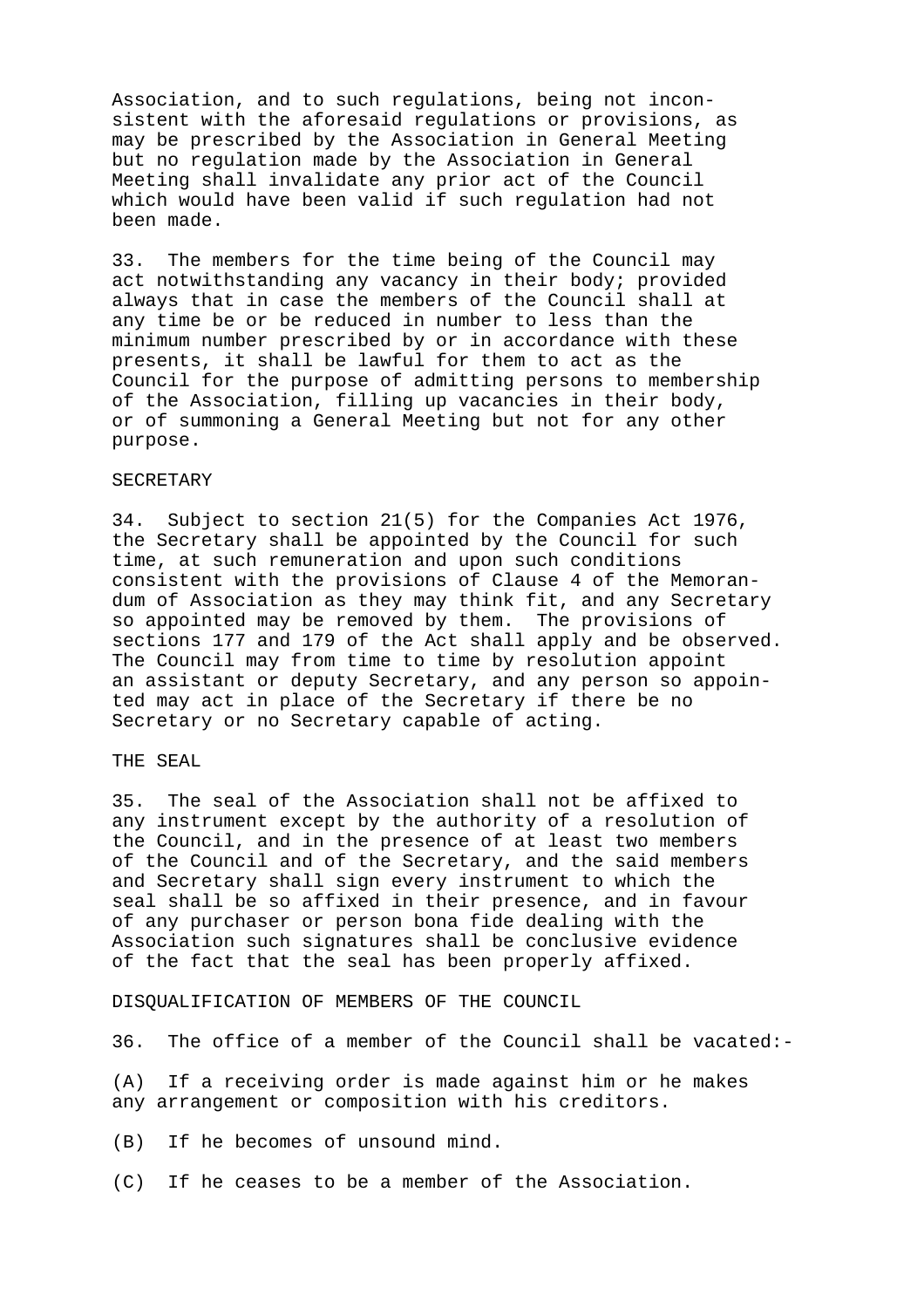(D) If by notice in writing to the Association he resigns his office.

(E) If he ceases to hold office by reason of any court order made under the Companies Acts 1948 to 1976.

(F) If he is removed from office by a resolution duly passed pursuant to section 184 of the Act.

37. No person shall be incapable of being appointed a member of the Council by reason of his having attained the age of seventy years of any other age, nor shall any member of the Council vacate his office by reason of his attaining of having attained the age of seventy years or any other age; and the provisions of sub-sections (1) to (6) inclusive of section 185 of the Act shall be excluded from applying to the Association.

ROTATION OF MEMBERS OF THE COUNCIL

38. At the first Annual General Meeting and at the Annual General Meeting to be held in every subsequent year, onethird of the members of the Council for the time being, or if their number is not a multiple of three then the number nearest to one-third, shall retire from office.

39. The members of the Council to retore shall be those who have been longest in office since their last election or appointment. As between members of equal seniority, the members to retire shall in the absence of agreement be selected from among them by lot. The length of time a member has been in office shall be computed from his last election or appointment. A retiring member of the Council shall be eligible for re-election.

40. The Association may, at the meeting at which a member of the Council retires in manner aforesaid, fill up the vacated office by electing a person thereto, and in default the retiring member shall, if offering himself for re-election, be deemed to have been re-elected, unless at such meeting it is expressly resolved not to fill such vacated office, or unless a resolution for the re-election of such member shall have been put to the meeting and lost.

41. No person not being a member of the Council retiring at the meeting shall, unless recommended by the Council for election, be eligible for election to membership of the Council at any General Meeting unless he is proposed for election by not less than four members of the Association present and duly qualified to vote at the meeting or within the prescribed time before the day appointed for the meeting there shall have been given to the Secretary notice in writing by some member duly qualified to be present and vote at the meeting for which such notice is given of his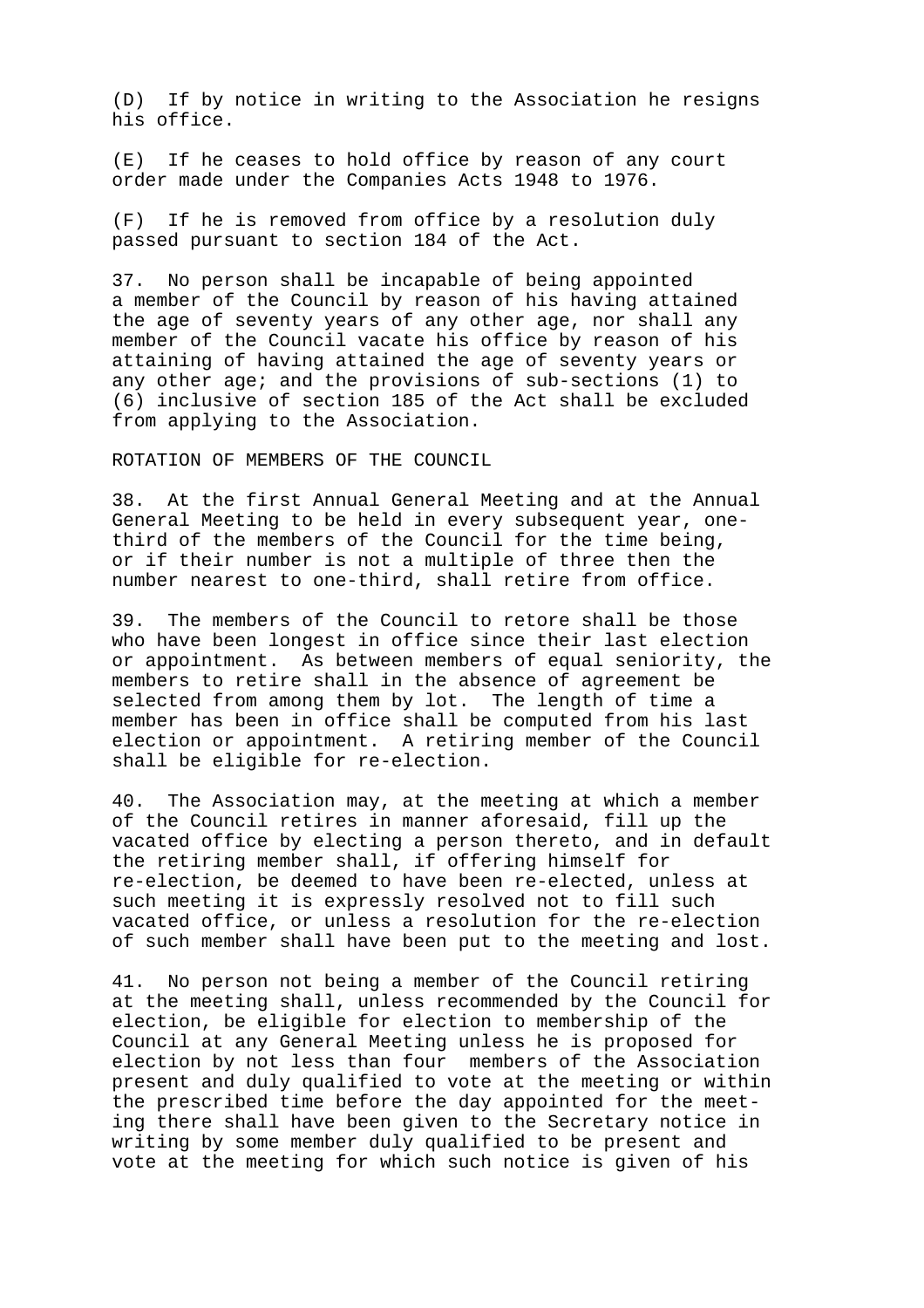intention to propose such person for election, and also notice in writing signed by the person to be proposed of his willingness to be elected. The prescribed time above mentioned shall be such that, between the date when the notice is served or deemed to be served and the day appointed for the meeting, there shall be not less than four nor more than twenty-eight intervening days.

42. The Association may from time to time in General Meeting increase or reduce the number of members of the Council and determine in what rotation such increased or reduced number shall go out of office and may make the appointments necessary for effecting any such increase.

43. In addition and without prejudice to the provisions of section 184 of the Act, the Association may by Extraordinary Resolution remove any member of the Council before the expiration of his period of office and may by an Ordinary Resolution appoint another qualified member in his stead; but any person so appointed shall retain his office so long only as the member in whose place he is appointed would have held the same if he had not been removed.

PROCEEDINGS OF THE COUNCIL

44. The Council may meet together for the dispatch of business, adjourn and otherwise regulate their meetings as they think fit and determine the quorum necessary for the transaction of business. Unless otherwise determined, three shall be a quorum. Questions arising at any meeting shall be decided by a majority of votes. In case of an equality of votes the Chairman shall have a second or casting vote.

45. A member of the Council may, and on the request of a member of the Council the Secretary shall, at any time, summon a meeting of the Council by notice served upon the several members of the Council. A member of the Council who is absent from the United Kingdom shall not be entitled to notice of a meeting.

46. The Council shall from time to time elect a Chairman who shall be entitled to preside at all meetings of the Council at which he shall be present, and may determine for what period he is to hold office, but if no such Chairman be elected, or if at any meeting the Chairman be not present within five minutes after the time appointed for holding the meeting and willing to preside, the members of the Council present shall choose one of their number to be Chairman of the meeting.

47. A meeting of the Council at which a quorum is present shall be competent to exercise all the authorities, powers and discretions by or under the regulations of the Association for the time being vested in the Council generally.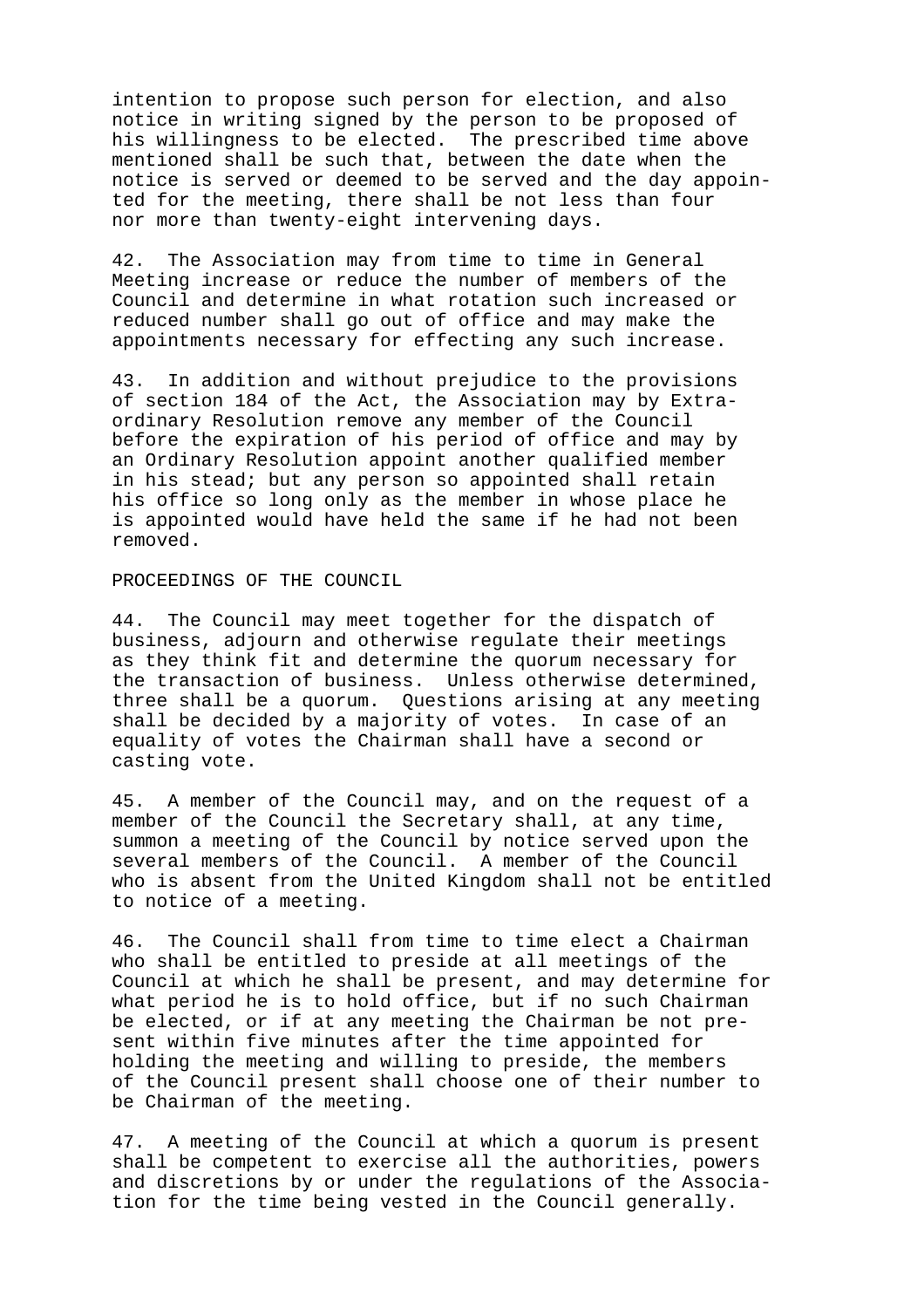48. The Council may delegate any of their powers to committees consisting of such member or members of the Council as they think fit, and any committee so formed shall, in the exercise of the powers so delegated, conform to any regulations imposed on it by the Council. The meetings and proceedings of any such committee shall be governed by the provisions of these presents for regulating the meetings and proceedings of the Council so far as applicable and so far as the same shall not be superseded by any regulations made by the Council.

49. All acts bona fide done by any meeting of the Council or of any committee of the Council, or by any person acting as a member of the Council, shall, notwithstanding it be afterwards discovered that there was some defect in the appointment or continuance in office of any such member or person acting as aforesaid, or that they or any of them were disqualified, be as valid as if every such person had been duly appointed or had duly continued in office and was qualified to be a member of the Council.

50. The Council shall cause proper minutes to be made of all appointments of officers made by the Council and of the proceedings of all meetings of the Association and of the Council and of committees of the Council, and all business transacted at such meetings, and any such minutes of any meeting, if purporting to be signed by the Chairman of such meeting, or by the Chairman of the next succeeding meeting, shall be sufficient evidence without any further proof of the facts therein stated.

51. A resolution in writing signed by all the members for the time being of the Council or of any committees of the Council who are entitled to receive notice of a meeting of the Council or of such committee shall be as valid and effectual as if it had been passed at a meeting of the Council or of such committee duly convened and constituted.

#### ACCOUNTS

52. The Council shall cause accounting records to be kept in accordance with Section 12 of the Companies Act 1976.

53. The accounting records shall be kept at the office or subject to Section 12(6) and (7) of the Companies Act 1976 at such other place or places as the Council think fit and shall always be open to inspection of the members of the Council.

54. The Council shall from time to time determine whether and to what extent and at what times and places and under what conditions or regulations the accounts and books of the Association or any of them shall be open to the inspection of members not being members of the Council, and no member (not being a member of the Council) shall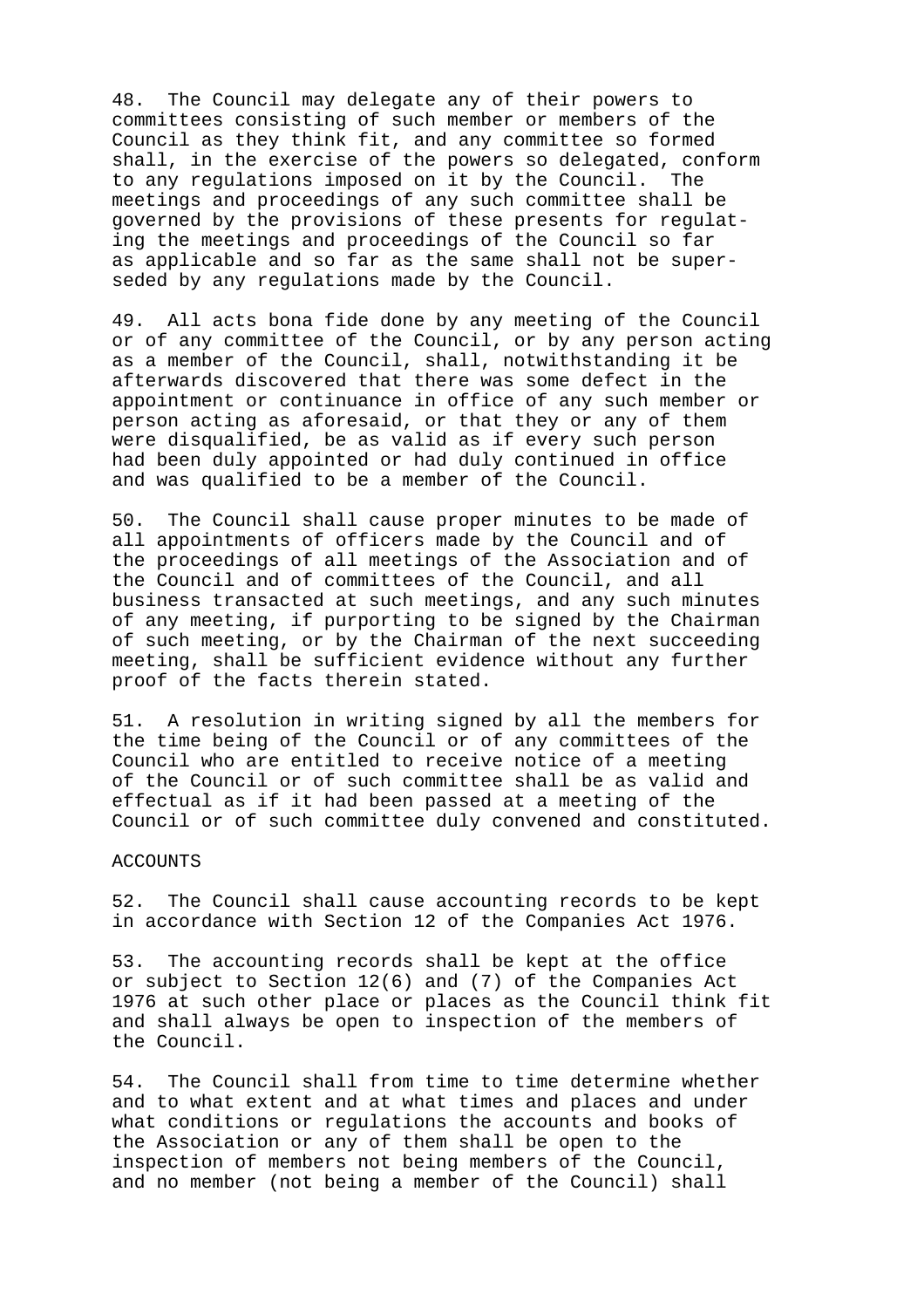have any right of inspecting any account or book or document of the Association except as conferred by statute or authorised by the Council or by the Association in General Meeting.

55. At the Annual General Meeting in every year the Council shall lay before the Association a proper income and expenditure account for the period since the last preceding account (or in the case of the first account since the incorporation of the Association) made up to a date not more than four months before such meeting, together with a proper balance sheet made up as at the same date. Every such balance sheet shall be accompanied by proper reports of the Council and the Auditors, and copies of such account, balance sheet and reports (all of which shall be framed in accordance with any statutory requirements for the time being in force) and of any other documents required by law to be annexed or attached thereto or to accompany the same shall not less than twenty-one clear days before the date of the meeting, subject nevertheless to the provisions of section  $158(1)(c)$  of the Act, be sent to the Auditors and to all other persons entitled to receive notices of General Meetings in the manner in which notices are hereinafter directed to be served. The Auditors' report shall be open to inspection and be read before the meeting as required by Section 14 of the Companies Act 1976.

## AUDIT

56. Once at least in every eyar the accounts of the Association shall be examined and the correctness of the income and expenditure account and balance sheet ascertained by one or more properly qualified Auditor or Auditors.

57. Auditors shall be appointed and their duties regulated in accordance with section 16 of the Act, section 14 of the Companies Act 1967 and sections 13 to 18 of the Companies Act 1976, the members of the Council being treated as the Directors mentioned in those sections.

#### NOTICES

58. A notice may be served by the Association upon any member, either personally or by sending it through the post in a prepaid letter, addressed to such member at his registered address as appearing in the register of members.

59. Any member described in the register of members by an address not withing the United Kingdom, who shall from time to time give the Association an address within the United Kingdom at which notices may be served upon him, shall be entitled to have notices served upon him at such address but, save as aforesaid and as provided by the Act, only those members who are described in the register of members